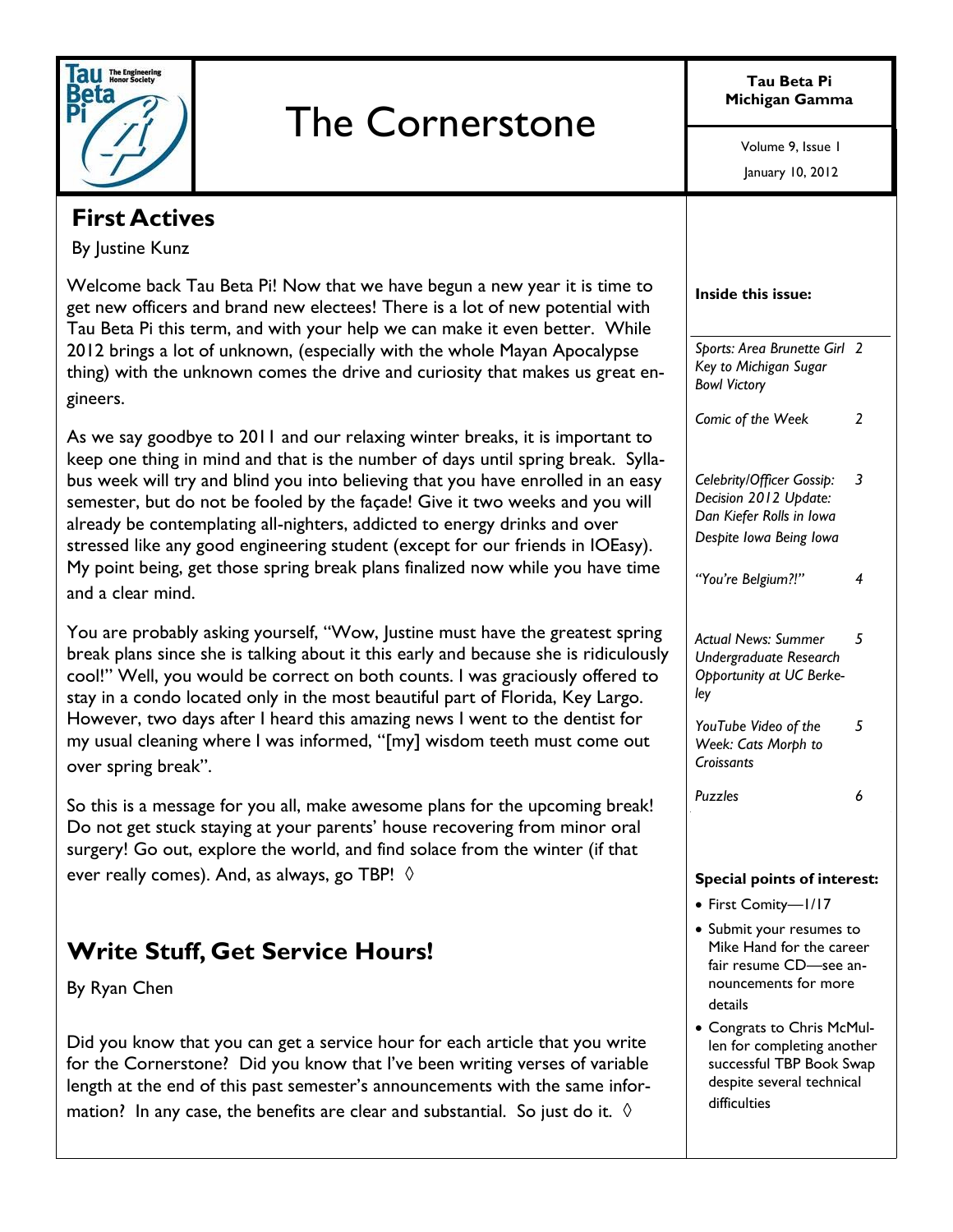

#### **Sports**

# **Area Brunette Girl Key to Michigan Sugar Bowl Victory**

By Ryan Chen 7 January 2012

BULLPEN— As you all know, Michigan kicker Brendan Gibbons is one of the team's heroes in their victory in the 2012 Allstate Sugar Bowl. At the postgame press conference, Gibbons explained that he thought of brunette girls as he lined up for the kick. In an unexpected twist, TBP news services have discovered that a local brunette girl may have had more of a role than Gibbons had let on; for the past two years, Gibbons has been receiving coaching and advice from a brunette female student at the University of Michigan. She came forward with her story shortly after the game but has asked to remain anonymous. The following is an excerpt of our interview with her.

**Cornerstone**: So, as we understand your story, you've been Brendan Gibbons' kicking coach on the side for the past two years now.

**Brunette Girl**: Yes. Brendan first sought my help after a particularly tough practice when then-coach Rich Rodriguez set a personal record for consecutive expletives directed at someone other than Tate Forcier.

**Cornerstone:** What are some of the things that you helped Gibbons with? Whatever it may be, it's evidently been hugely successful, with his game-winning kick in the Sugar Bowl and his overall performance throughout this season.

**Brunette Girl:** Well, when he first came to me, he couldn't get his balls up. His performance left me so frustrated and unsatis-



fied that I saw why Coach Rodriguez had been left similarly disappointed. A lot of my work with Brendan focused on visualizing putting his balls through. I often kicked his balls to demonstrate proper form and technique. After a few weeks, we saw some signs of improvement.; he was finally putting his balls in the right place. However, his issues during the 2010-2011 season weren't with strength or accuracy, but actually with stamina. One obvious symptom of this problem was the high frequency of his balls getting blocked. **Cornerstone**: This is all fascinating stuff. Well, I think the Michigan fan base will be very happy that you came forward with your story and that you're now getting the proper credit you deserve for Gibbons' marked improvement in kicking this season. However.... Are you sure this isn't just innuendo?  $\Diamond$ 

#### **Comic of the Week**

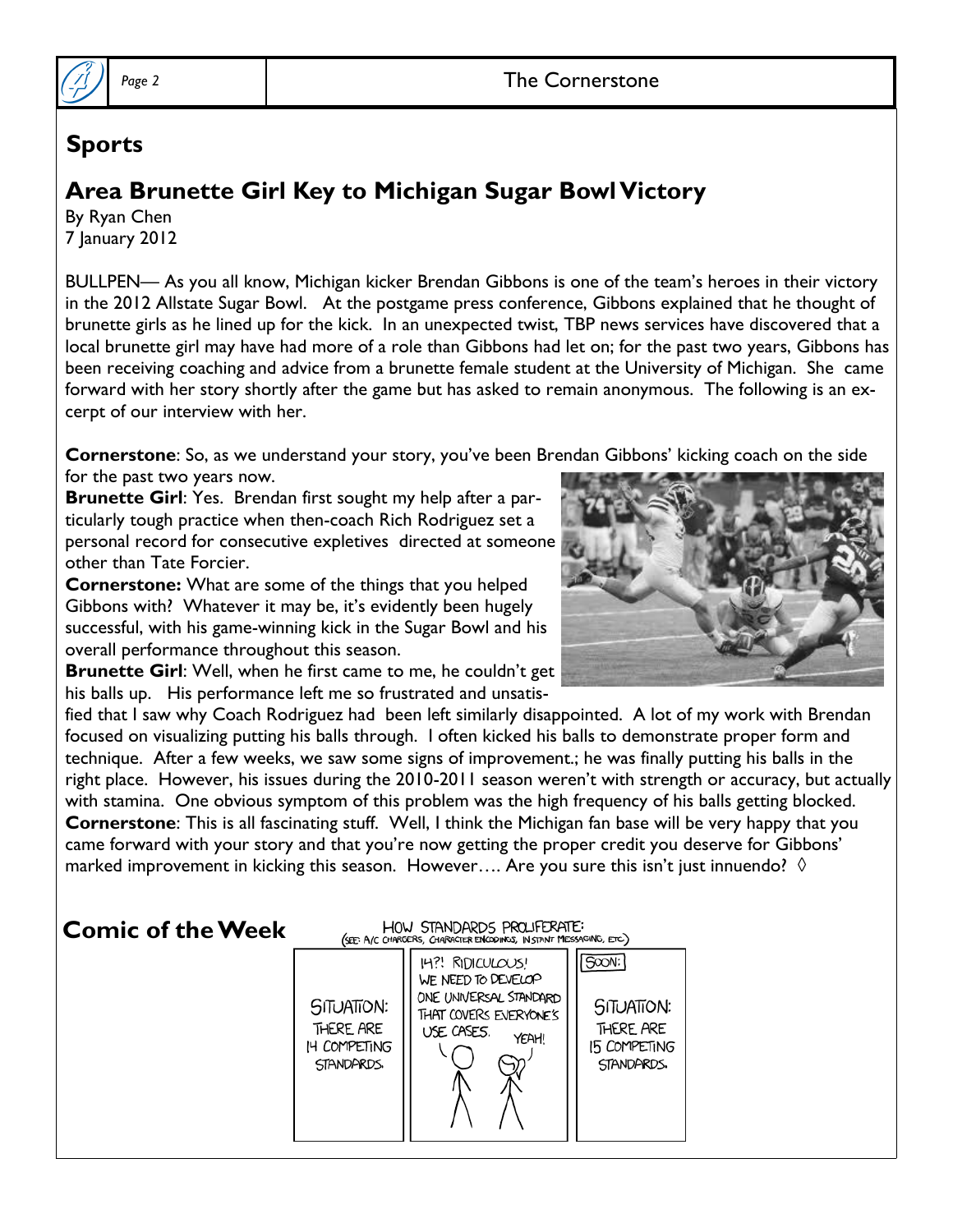Volume 9, Issue 1 *Page 3*

## **Celebrity/Officer Gossip**

#### **Decision 2012 Update: Dan Kiefer Rolls in Iowa Despite Iowa Being Iowa**

By Ryan Chen

7 January 2012

BULLPEN-On January 3rd, Iowa Republicans flocked to the polls to support their candidates of choice. Surprisingly, Dan Kiefer and his not sucking led all candidates and collected 30% of caucus votes despite Iowa's propensity for choosing candidates who suck (Mike Huckabee, George W. Bush, Bob Dole, etc.). Mitt Romney finished with 23% of votes, Rick Santorum 20%, Ron Paul 12%, Rick Perry 6%, Newt Gingrich 5%, and Michele Bachmann 4%, with the remaining candidates picking up only as many votes as they could by bribing voters outside polling places. We gathered reactions from some of the candidates about their respective finishes in the Iowa caucuses:

**Kiefer:** "I think the results show that lowans have really come to respect the quality of not sucking. Faced with the monumental sucking of the other candidates, I was unsure about investing campaign resources in Iowa. But, my team and I decided to take the gamble and were very pleasantly surprised."

**Romney:** "Well, I can't say I'm too surprised with the results. I pretty much will always get 23% of votes. So often, in fact, that should be my new slogan: 'We are the 23%!'"

**Paul**: "I'm pretty happy with the way things turned out. Of course, the larger percentage of votes I get, the more people will dig into my past and find blatantly racist stances, so let's not get too excited."

**Going Rogue** From TBP to the White House

*Facing peer pressure from other candidates using their campaigns to sell their books, Kiefer has written his own autobiography filed with tales of 3-hour TBP meetings and Bullpen gossip.*

**Perry**: "I think I need to, uh, go back to Texas and think about things. God and I are gonna have a long talk about why he didn't give me more votes in lowa. I guess I really was the Tim Tebow of the lowa caucuses." **Gingrich**: "I must say I'm pretty disappointed. I mean, I'm a modern-day Socrates, as significant to politics as Einstein was to physics. 5% is pretty bad, but I'll do better in New Hampshire, where the voters don't have an affinity for candidates who suck, since I clearly don't."

Bachmann: "This is just one more thing we can blame on Obama. How else could I finish with only 4% of votes?"

Meanwhile, Kiefer will continue his campaign in New Hampshire, where the burgeoning population of upperclass white rappers will demand him to perform "Granite State of Mind" [\(http://www.youtube.com/watch?v=bX7nQrCgALM](http://www.youtube.com/watch?v=bX7nQrCgALM)) while reciting statements like: ""Live Free or Die' is a lifestyle in the Granite State, not a motto."  $\Diamond$ 

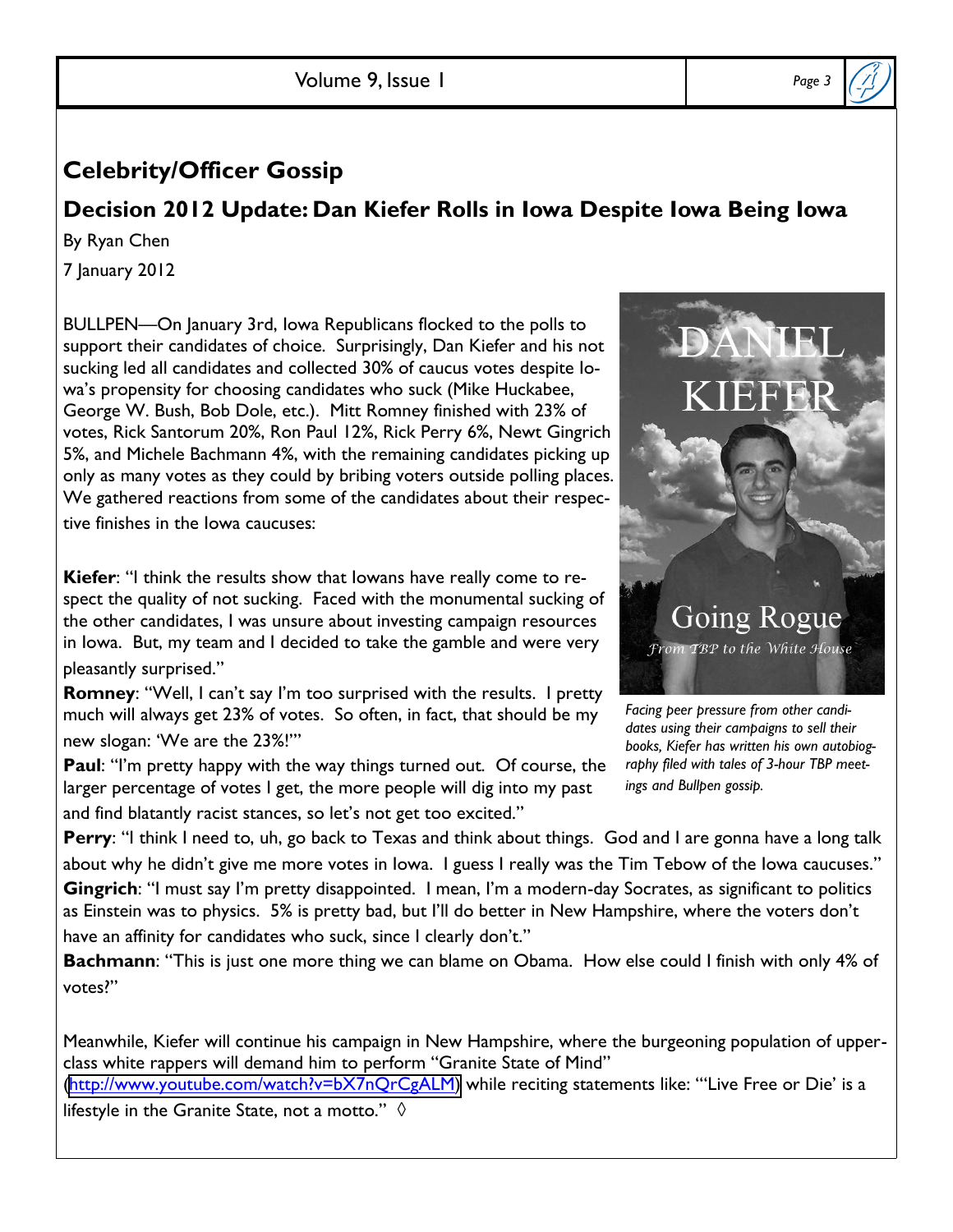

#### "You're Belgium?!"

By Philippe Kirschen

Given how many times people have blurted "You're Belgium!!" with a degree of surprise, when what they actually meant to say was "You're Belgian?! [... that's pretty cool] ", I feel that it is my civic duty as one of the least Belgian citizens of Belgium that you'll ever find to provide some pointless but perhaps interesting trivia from said tiny, passive European nation.

- Belgium has one of the lowest number of McDonald's restaurants per capita in the developed world (7x fewer than the US). This reflects the distinguished Belgian pallet and it would be fair to say that it also reflects a snobbish attitude but, hey, with the cuisine that the have, who can blame them.
- Belgium actually invented chips (what you lot [mistakenly] call french fries). As a result they also make the best chips [fries] in the world.



- On average Belgians drink 150 litres per person per year. Despite this mammoth consumption, they manage not to be moronic drunks. Frankly, I think that's just as much of an achievement.
- There are over 800 kinds of beer made in Belgium. *[Editor's Note: Elson highly recommends Trappist beers.]*
- Belgium is one of the only countries with compulsory education up to the age of 18
- The Belgian motorway system is the only man-made structure visible from the moon. Yeah, I didn't believe it either...but it's largely due to the density of the motorways as well as the extensive lighting that keeps every inch visible in the middle of the night.
- The tallest man in Europe is Belgian
- Belgium has 3 official languages: French, Flemish (a dialect of Dutch) and German. Only a very small minority in the east speak German, but otherwise the country is pretty evenly split between French and Flemish. The capital, Brussels, is largely francophone.
- Elgium has not had a government since  $13<sup>th</sup>$  June 2010 due to a political deadlock. And you thought this country had messed up partisan issues...except guess what at least the Belgian government (, lack thereof) was able to agree on deficit reduction measures.  $\Diamond$

Page 4 and 1 and 1 and 1 and 2 and 2 and 2 and 2 and 2 and 2 and 2 and 2 and 2 and 2 and 2 and 2 and 2 and 2 and 2 and 2 and 2 and 2 and 2 and 2 and 2 and 2 and 2 and 2 and 2 and 2 and 2 and 2 and 2 and 2 and 2 and 2 and 2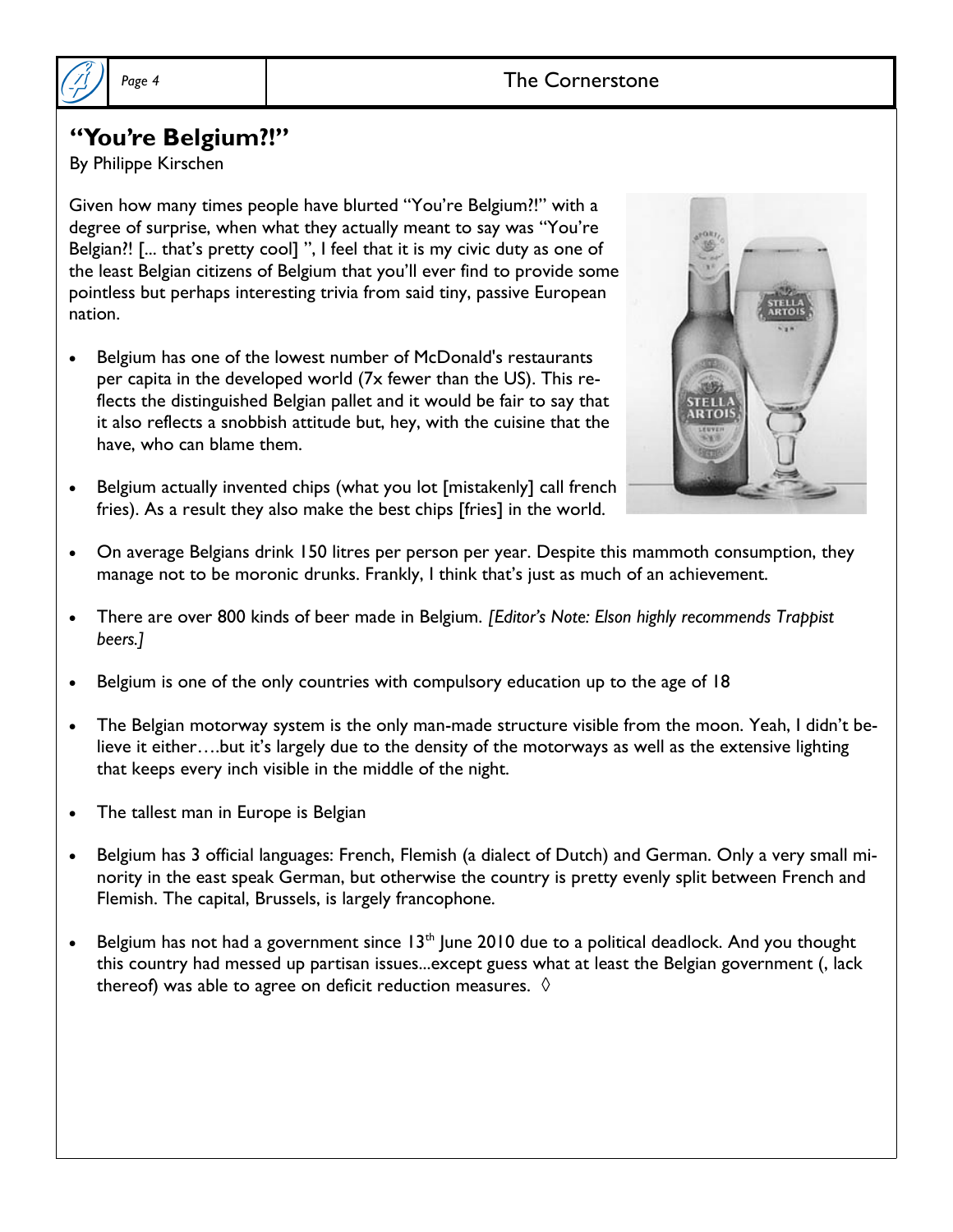## **Actual News Summer Undergraduate Research Opportunity at UC Berkeley**

Submitted by Kevin Lance

**Biology-on-a-Chip Internship Program (BioChIP) Application Deadline: February 25, 2012**

<http://biochip.berkeley.edu/>

Are you interested in creating new tools for biology and medical diagnostics? Do you want to learn how to build microfluidic devices and apply them to questions in biology? BioChIP may be a great program for you!

BioChIP is a hands-on 10-week program hosted by the UC Berkeley Bioengineering Department where undergraduates design, prototype, and test microfluidic devices aimed at addressing open-ended biological questions. BioChIP participants develop their project with two faculty mentors: one with expertise in engineering microdevices and one with expertise in biological/clinical science who has a need for a specific innovative experimental tool. The program is designed to prepare students for graduate studies at the interface of biology and engineering through a combination of hands-on laboratory training, classroom tutorials, and informal guest lectures from academic labs and biotech start-ups.

Eligible candidates must be US citizens and have at least junior standing by the start of the summer. Graduating seniors are not eligible. Diversity candidates are strongly encouraged to apply.  $\Diamond$ 

# **YouTube Video of the Week**

## Cats Morph to Croissants





Watch in amazement as these cuddly companions morph into delicious French baked goods.